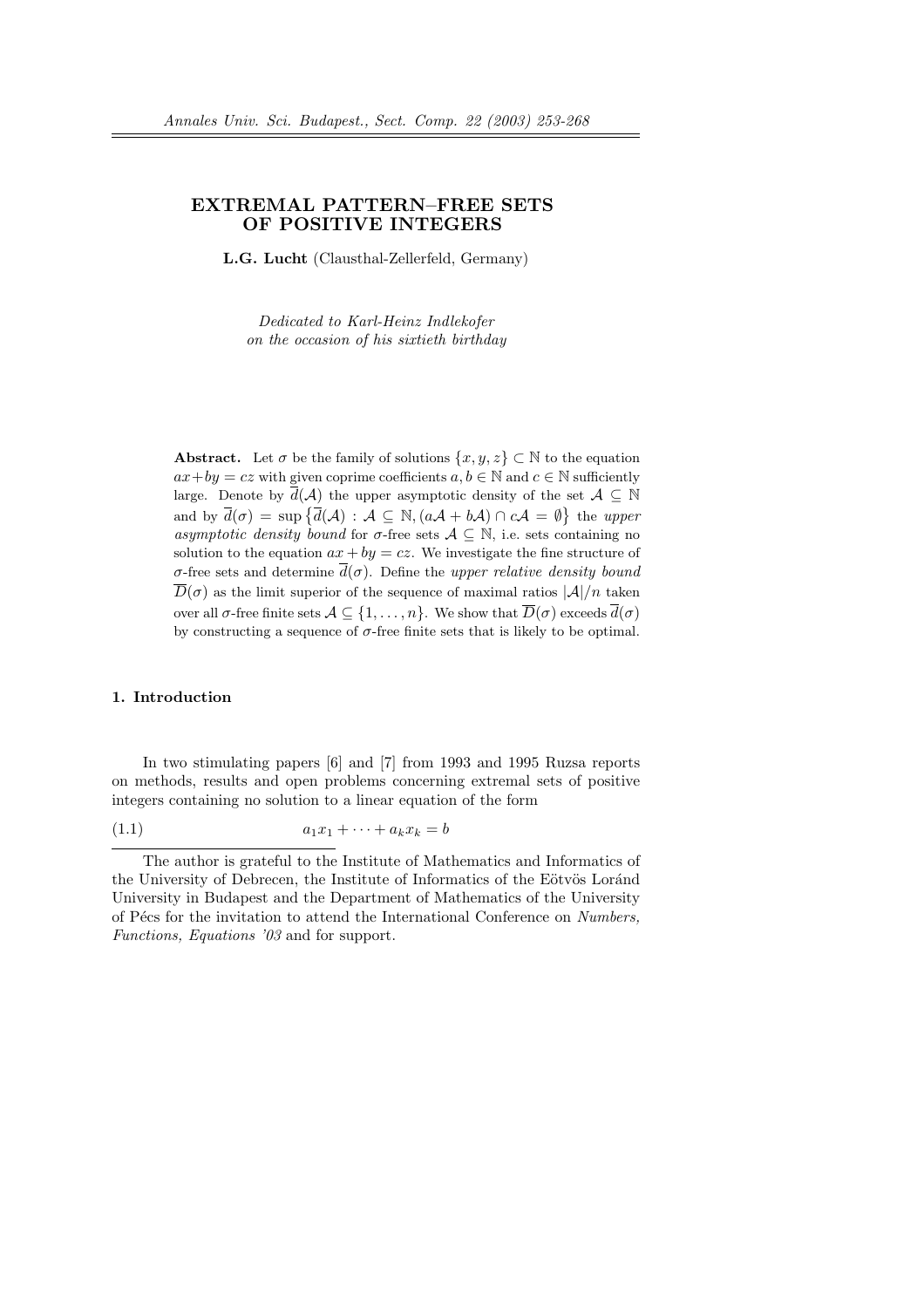with integer coefficients  $a_1, \ldots, a_k, b$ . A general definition of such patterns was already given in [4] (see also Klotz [3]):

A pattern  $\sigma$  is a nonempty family of nonempty finite subsets of N. It is called *invariant* if  $kS \in \sigma$  and  $k + S \in \sigma$  for all  $S \in \sigma$  and  $k \in \mathbb{N}$ . A set  $\mathcal{A} \subseteq \mathbb{N}$ is called  $\sigma$ -free if no subset of A belongs to  $\sigma$ .

Clearly many very different problems of number theory can be put into the frame of extremal pattern-free sets, e.g. the problem of the distribution of primes, the Fermat problem, and the problem of progression-free sets. In particular, equation (1.1) corresponds to the system

(1.2) 
$$
\sigma = \{ \{x_1, \ldots, x_k\} \subset \mathbb{N} : a_1 x_1 + \cdots + a_k x_k = b \},
$$

which is invariant if and only if  $b = 0$  and  $a_1 + \cdots + a_k = 0$ . In order to avoid trivial solutions  $x_1 = \ldots = x_k$  to the defining equation  $a_1x_1 + \cdots + a_kx_k = 0$ (implying that the only  $\sigma$ -free set is the empty set), the condition that  $x_i \neq x_j$ for some indices i, j then has to be added in the definition of  $\sigma$ .

The property of a  $\sigma$ -free set to be extremal depends on the underlying concept of density. The monograph of Ostmann [5] informs about various density concepts. We restrict our consideration to the following: for a set  $A$ of positive integers let  $A(n) := |A \cap \{1, ..., n\}|$  denote the number of elements  $a \in \mathcal{A}$  with  $a \leq n$ . Then  $\mathcal{A}$  is characterized by the ratios

$$
\rho(\mathcal{A}, n) := \frac{A(n)}{n} \qquad (n \in \mathbb{N}),
$$

and the *upper asymptotic density*  $\overline{d}(\mathcal{A})$  is defined by

$$
\overline{d}(\mathcal{A}) := \limsup_{n \to \infty} \rho(\mathcal{A}, n).
$$

For a given pattern  $\sigma$ , the density of (infinite)  $\sigma$ -free sets is bounded above by the upper asymptotic density bound

(1.3) 
$$
\overline{d}(\sigma) := \sup \{ \overline{d}(\mathcal{A}) : \mathcal{A} \subseteq \mathbb{N} \quad \sigma \text{—free} \}.
$$

On the other hand, the maximum values

$$
m(\sigma, n) := \max \{ \rho(\mathcal{A}, n) : \mathcal{A} \subseteq \{1, \dots, n\} \mid \sigma - \text{free} \}
$$

taken over all  $\sigma$ -free subsets of  $\{1, \ldots, n\}$  lead to the upper relative density bound

(1.4) 
$$
\overline{D}(\sigma) := \limsup_{n \to \infty} m(\sigma, n)
$$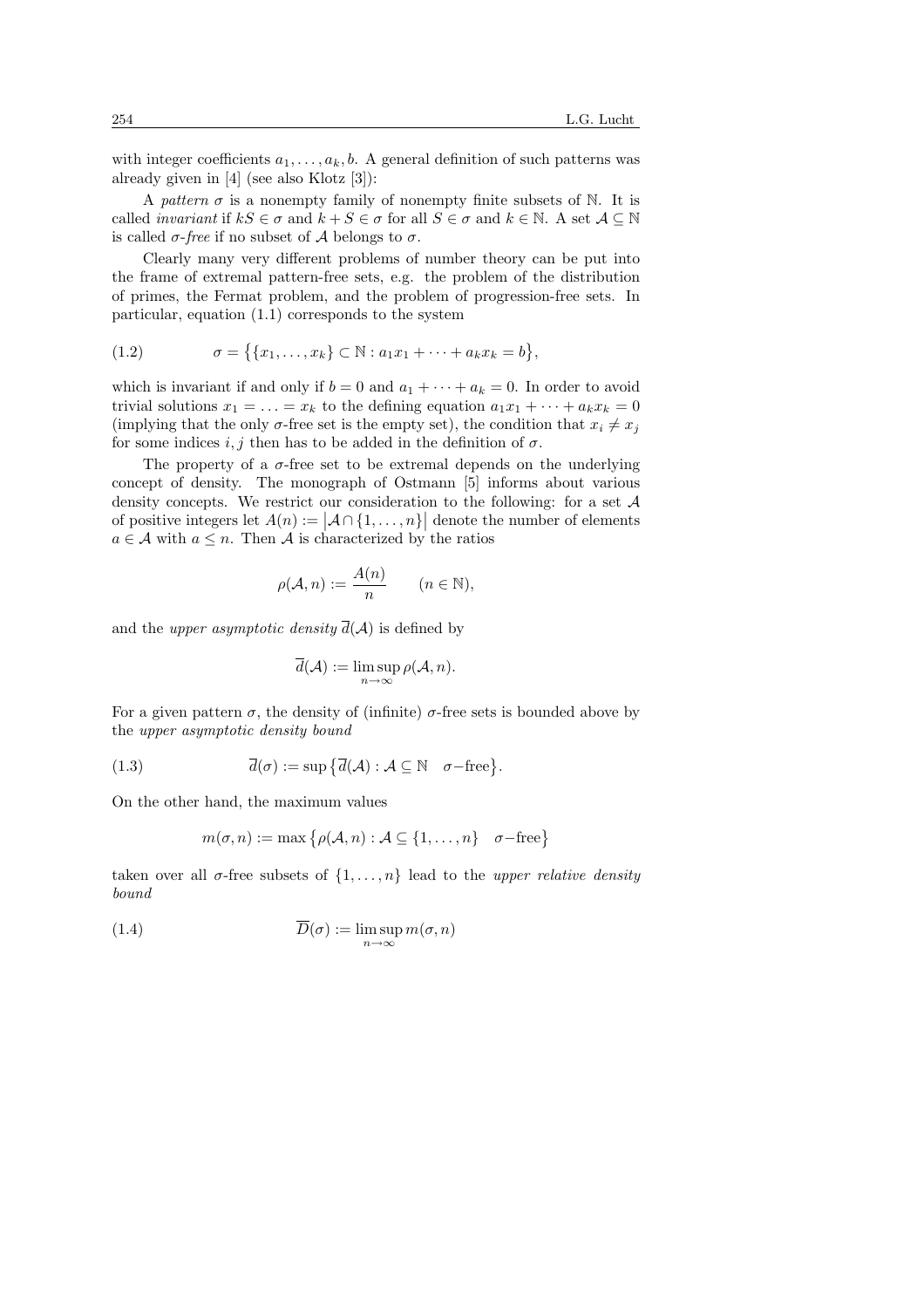for (finite)  $\sigma$ -free sets. Since every subset of a  $\sigma$ -free set is again  $\sigma$ -free, it follows that

$$
\overline{d}(\sigma) \leq \overline{D}(\sigma).
$$

By replacing the lim sup in  $(1.3)$  and  $(1.4)$  by the lim inf the corresponding *lower* density bounds  $d(\sigma)$  and  $D(\sigma)$  are obtained.

Due to Szemerédi's results  $[9]$ ,  $[10]$  on progression-free sets, the above density bounds vanish for invariant systems  $\sigma$  defined by (1.2), whereas they are positive for non-invariant systems. Namely, in the latter case the residue class 1 mod q is  $\sigma$ -free for suitably chosen  $q \in \mathbb{N}$ . In recent papers Chung and Goldwasser [2], Schoen [8], Baltz and Schoen [1] solve some of Ruzsa's problems by considering non-degenerate systems of the form

(1.6) 
$$
\sigma = \{ \{x, y, z\} \subset \mathbb{N} : ax + by = cz \} \qquad (a, b, c \in \mathbb{N})
$$

with coefficients  $a = b = 1$  or  $a = c = 1$ . In fact, some answers are already contained in the paper [4] from 1976 which seems to have been overlooked.

We recall that the sum set  $X + Y$  and the multiple set  $\lambda X$  of sets  $X, Y \subseteq \mathbb{R}$ with  $\lambda \in \mathbb{R}$  consist of the sums  $x + y$  and the products  $\lambda x$ , respectively, with  $x \in X$  and  $y \in Y$ . Then, with  $\sigma$  defined in (1.6), an equivalent set-theoretical formulation of the condition on  $A$  to be  $\sigma$ -free is

$$
(a\mathcal{A} + b\mathcal{A}) \cap (c\mathcal{A}) = \emptyset.
$$

The aim of this note is to investigate the fine structure of extremal  $\sigma$ -free sets, where  $\sigma$  is defined by (1.6) with arbitrary coprime coefficients  $a, b, c \in \mathbb{N}$ ,  $a\leq b,$  and  $c$  sufficiently large. This leads to results on the density bounds  $\overline{d}(\sigma)$ and  $\overline{D}(\sigma)$ . The first theorem (compare [4], see also Schoen [8], Theorem 3) determines  $\overline{d}(\sigma)$ .

**Theorem 1.** Let the system  $\sigma$  be defined by (1.6) with  $a, b, c \in \mathbb{N}$  satisfying  $c \geq 2ab(a+b), a \leq b$  and  $gcd(a,b) = 1$ . Then

(1.7) 
$$
\overline{d}(\sigma) = \frac{c^2 - c(a+b)}{c^2 - a(a+b)}.
$$

The proof of Theorem 1 is based on structural properties of  $\sigma$ -free sets studied in Sections 2 to 4. In fact, they also yield that the lower bound  $2ab(a+)$  $+b$  for c is sharp in general, which is seen in Sections 2 and 3 for the special case of  $(1.6)$  with  $a = b = 1$  and  $c = 3$ .

The next theorem presents a lower bound for  $\overline{D}(\sigma)$  and shows that the inequality (1.5) is strict in general.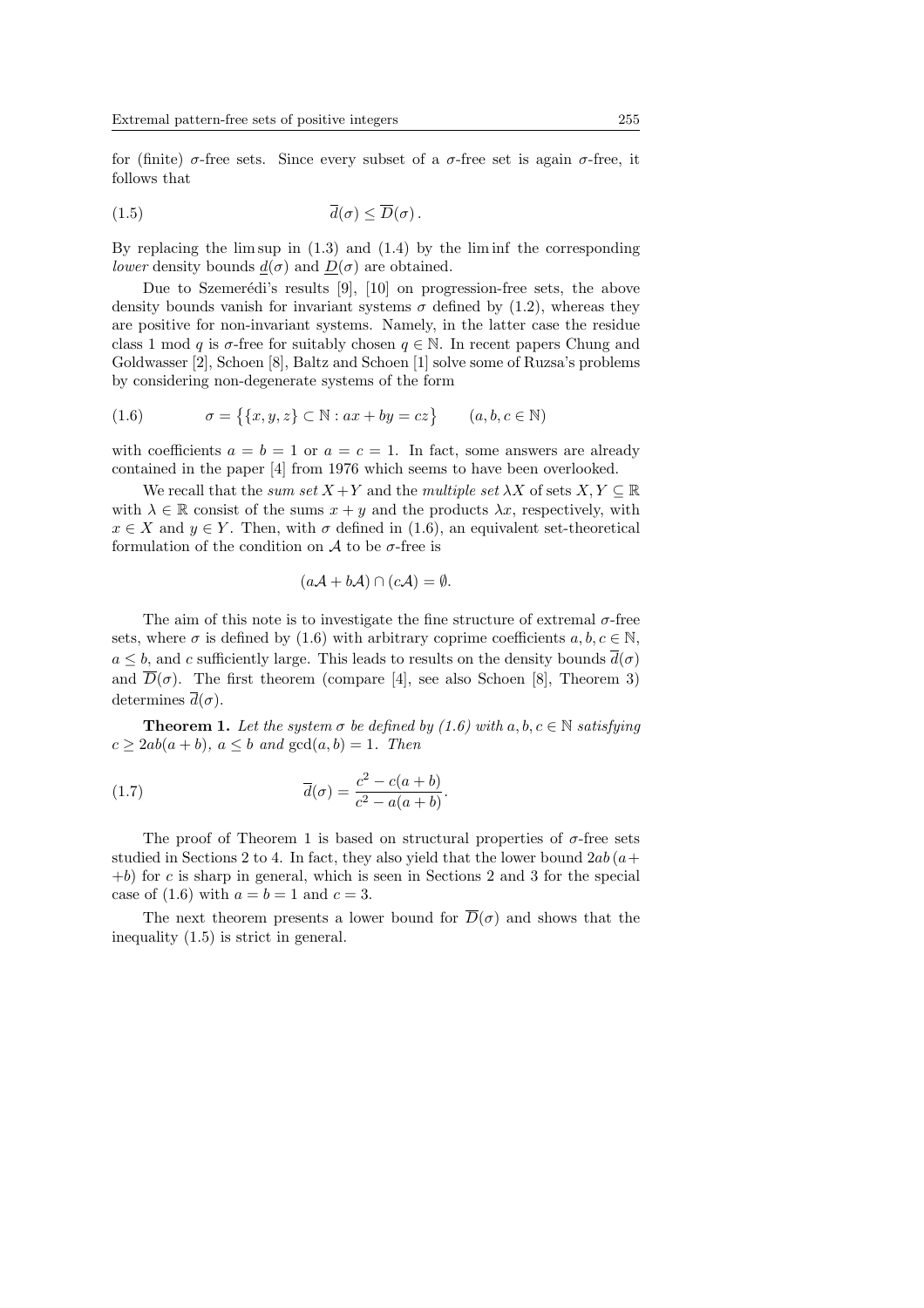**Theorem 2.** Let the system  $\sigma$  be defined by (1.6) with  $a, b, c \in \mathbb{N}$  satisfying  $c \geq 2ab(a+b), a \leq b$  and  $gcd(a,b) = 1$ . Then, with  $q := \frac{a+b}{b}$  $\frac{+b}{c}, \alpha := \frac{aq}{c}$  $\frac{c}{c}$  and  $\beta:=\frac{bq}{\cdot}$  $\frac{a}{c}$ ,

(1.8) 
$$
\overline{D}(\sigma) \ge \begin{cases} (1-q)\frac{1-\alpha^2}{1-\alpha-\alpha^2} & \text{for } a=b, \\ (1-q)\frac{1-\beta+\alpha}{1-\beta} & \text{for } a
$$

In particular,  $\overline{D}(\sigma) > \overline{d}(\sigma)$ .

The proof of Theorem 2 is based on a construction of finite  $\sigma$ -free sets in Section 5. Baltz and Schoen [1] have obtained equality in (1.8) for  $a = b = 1$ , and it is very likely that this is generally true under the assumptions of Theorem 2.

## 2. The construction of extremal infinite  $\sigma$ -free sets

For  $a \leq b$  and  $a + b < c$  we have  $q := \frac{a+b}{b}$  $\frac{1}{c}$  < 1 and observe that  $qn <$  $\langle x, y, z \leq n \text{ implies } (a + b) qn \langle ax + by \leq (a + b) n = cqn \langle cz \leq cn \rangle$ . Hence the segment  $S = (qn, n] \cap \mathbb{N}$  yields disjoint sets  $aS + bS$  and  $cS$  and therefore is σ-free. The idea of constructing infinite σ-free sets consists in taking the union of sufficiently distant segments  $\mathcal S$ . Clearly we proceed by induction: Suppose that  $\mathcal{A}_k \subset \mathbb{N}$  for some  $k \in \mathbb{N}$  is a non-empty  $\sigma$ -free union of such segments  $S_i$  with  $j \leq k$  on the left to the segment  $S_{k+1} := (qn_{k+1}, n_{k+1}] \cap \mathbb{N}$ . Then  $\mathcal{A}_{k+1} := \mathcal{A}_k \cup \mathcal{S}_{k+1}$  is  $\sigma$ -free if the minimal element of  $a\mathcal{S}_{k+1} + b\mathcal{A}_k$  exceeds the maximal element of  $cA_k$ . This means  $cn_k \leq aqn_{k+1} + b \min A_k$ , which is satisfied if  $cn_k \leq aqn_{k+1}$  or, equivalently,

$$
n_{k+1} \ge \frac{c}{aq} n_k = \frac{c^2}{a (a+b)} n_k.
$$

Therefore we set

(2.1) 
$$
n_k := \left(\frac{c^2}{a(a+b)}\right)^k, \quad \mathcal{S}_k := \left(\frac{a+b}{c}n_k, n_k\right] \cap \mathbb{N} \qquad (k \in \mathbb{N})
$$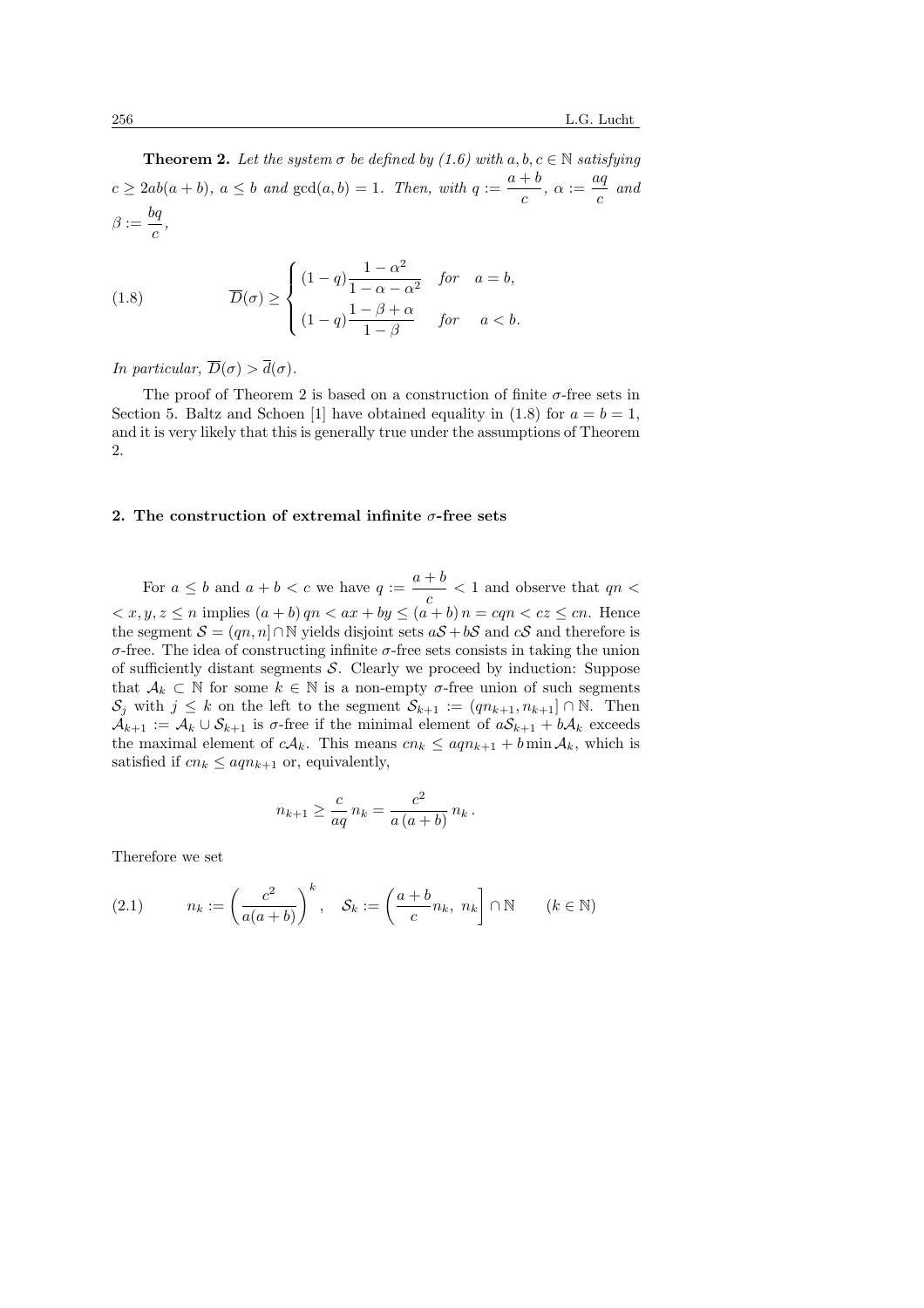and define

(2.2) 
$$
\mathcal{A} := \bigcup \{ \mathcal{S}_k : k \in \mathbb{N} \}.
$$

**Lemma 1.** For  $a, b, c \in \mathbb{N}$  with  $a \leq b$  and  $q := \frac{a+b}{b}$  $\frac{1}{c}$  < 1, let  $\sigma$  denote the system (1.6). Then the set A defined by (2.1) and (2.2) is  $\sigma$ -free. Its upper asymptotic density is given by

$$
\overline{d}(\mathcal{A}) = \frac{c^2 - c(a+b)}{c^2 - a(a+b)}.
$$

In particular,

$$
A(n_k) - \overline{d}(\mathcal{A}) n_k \ll k.
$$

Proof. The first assertion is an immediate consequence of the preceding construction. In order to determine  $\overline{d}(\mathcal{A})$  we have to consider the arithmetic means  $\rho(A, n_k)$  for  $k \to \infty$ . We obtain  $A(n_k) = (1 - q) n_k + A(n_{k-1}) + \mathcal{O}(1)$ , from which we derive

$$
A(n_k) = (1-q)n_k \sum_{0 \le \kappa < k} \left( \frac{c^2}{a(a+b)} \right)^{\kappa} + \mathcal{O}(k) = \frac{c^2 - c(a+b)}{c^2 - a(a+b)} s_k + \mathcal{O}(k).
$$

This completes the proof.

We remark that our construction fails to be optimal for small values of c. For instance, if  $a = b = 1$  and  $c = 3$ , then Lemma 1 only yields  $\overline{d}(\sigma) \geq 3/7$ , whereas the  $\sigma$ -free set of all odd positive integers has the asymptotic density  $1/2$  so that  $\overline{d}(\sigma) \geq 1/2$ . However, the next sections show that our construction is optimal concerning  $\overline{d}(\sigma)$ , for all sufficiently large values of c.

### 3. Gaps

The idea consists in showing that  $\sigma$ -free sets  $\mathcal A$  with sufficiently large upper asymptotic density  $\overline{d}(\mathcal{A})$  necessarily have large gaps. Let  $\varepsilon > 0$ . Due to the definition of the least upper bound there exists a number  $n_0 = n_0(\mathcal{A})$  such that for all  $n \geq n_0$ 

(3.1) 
$$
A(n) \leq (\overline{d}(\mathcal{A}) + \varepsilon)n,
$$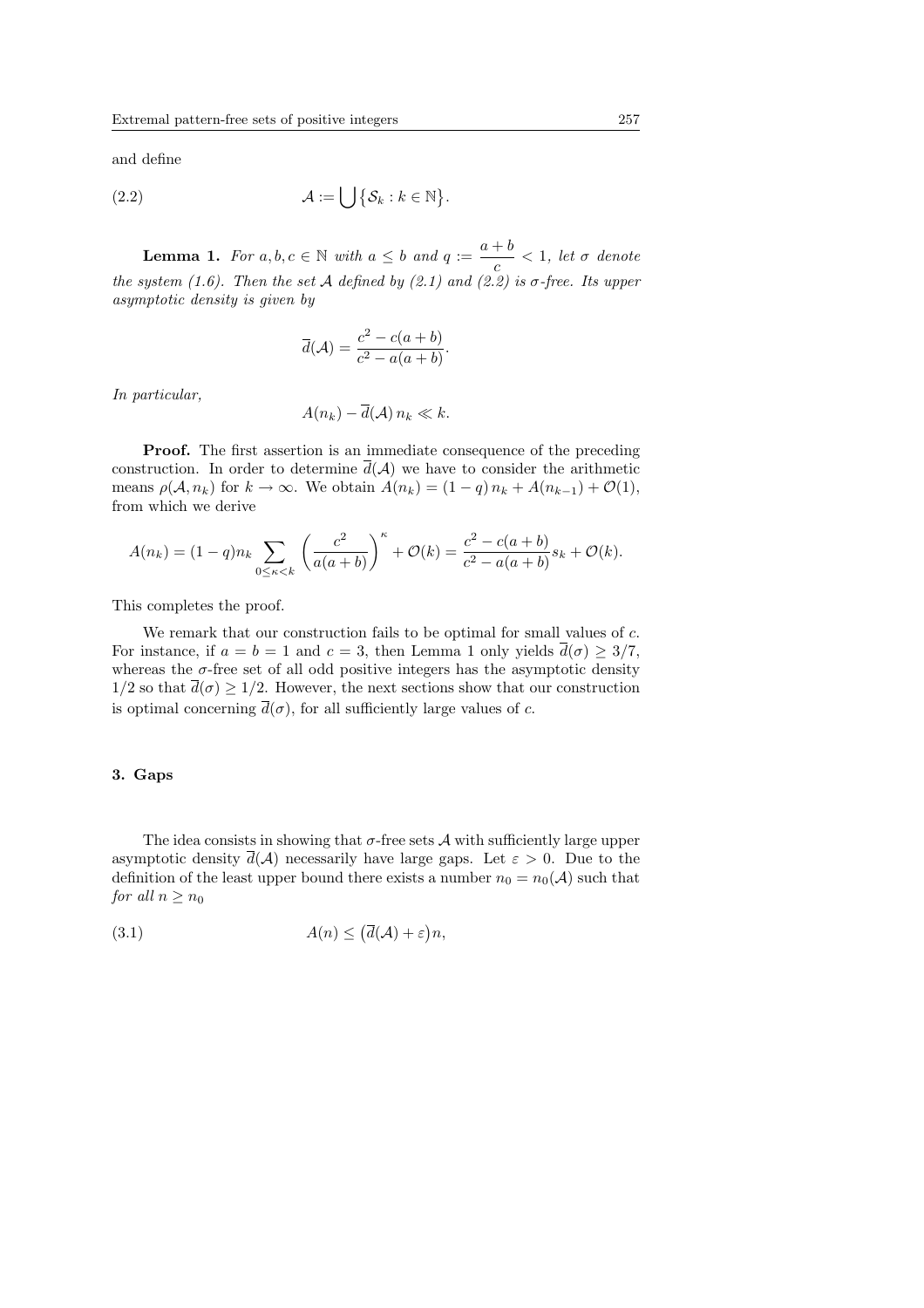and there *exist infinitely many*  $n \in \mathbb{N}$  satisfying

(3.2) 
$$
A(n) \geq (\overline{d}(\mathcal{A}) - \varepsilon)n.
$$

This gives the trivial part of the next lemma.

**Lemma 2.** Let  $A \subseteq \mathbb{N}$  be  $\sigma$ -free, where  $\sigma$  is defined by (1.6) with  $a, b, c \in$  $\in \mathbb{N}, a \leq b, \text{gcd}(a, b) = 1 \text{ and } c > a(a + b).$  Then, for every  $\varepsilon > 0$ , there is a strictly increasing unbounded sequence of numbers n such that both inequalities  $(3.1)$  and  $(3.2)$  are valid. Moreover, there exists a constant  $K > 0$  depending only on  $\sigma$  and A such that for all sufficiently large n of this kind the following statements hold:

(a) If  $\overline{d}(\mathcal{A}) > 1 - \frac{1}{\alpha}$  $\frac{1}{a+b}$  then  $a \cap \left( \frac{b}{c} \right)$  $\frac{b}{c}n, \frac{a+b}{c}$  $\frac{1}{c}$ n  $\left|\left|\right| \leq K \varepsilon n.$ (b) If  $\overline{d}(\mathcal{A}) > 1 - \frac{1}{2!}$  $rac{1}{2b}$  then  $A \cap \left(\frac{a}{c}\right)$  $\frac{a}{c}n,~\frac{b}{c}$  $\frac{5}{c}n$ ູ  $=\emptyset$ . (c) If  $\overline{d}(\mathcal{A}) > 1 - \frac{1}{2ab}$  then  $\mathcal{A} \cap \left(\frac{1}{c}\right)$  $\frac{1}{c}n, \frac{a}{c}$  $\frac{a}{c}n$ !<br>¬  $=\emptyset$ .

The proof of Lemma 2 is based on a simple combinatorial argument.

**Lemma 3.** Let  $A \subseteq \mathbb{N}$  be  $\sigma$ -free, where  $\sigma$  is defined by (1.6) with  $a, b, c \in$  $\in \mathbb{N}, c > a(a+b), a < b$  and  $gcd(a, b) = 1$ . For an interval  $I \subset [0, \infty)$  of length  $\lambda(I) < \infty$  and for  $\zeta \in A$  let  $I_x, I_y \subset \mathbb{R}$  be determined by  $aI_x = c\zeta - bI_y = I$ . Then  $\overline{a}$ 

$$
|\mathcal{A} \cap I_x| + |\mathcal{A} \cap I_y| \le \left(\frac{1}{a} + \frac{1}{b} - \frac{1}{ab}\right) \lambda(I) + 2.
$$

**Proof.** We count the combinations  $ax \in I$  and  $c\zeta - by \in I$  with  $x \in A \cap I_x$ and  $y \in A \cap I_y$ . Since A is  $\sigma$ -free, they are distinct and belong to the residue classes 0 mod a and  $c\zeta$  mod b. Their total number is at most the number of elements of the union of these residue classes contained in I. The assertion now follows from the inclusion-exclusion principle.

**Proof of Lemma 2.** (a) We may assume that there exists some 
$$
\zeta \in
$$
  
\n $\in \mathcal{A} \cap \left(\frac{b}{c}n, \frac{a+b}{c}n\right]$ . By choosing  $I = (c\zeta - bn, an]$  in Lemma 3 we obtain  
\nwith  $I_x = \left(\frac{c\zeta - bn}{a}, n\right)$  and  $I_y = \left[\frac{c\zeta - an}{b}, n\right)$  that  
\n $A(n) - A\left(\frac{c\zeta - bn}{a}\right) + A(n) - A\left(\frac{c\zeta - an}{b}\right) \le \left(\frac{1}{a} + \frac{1}{b} - \frac{1}{ab}\right) ((a+b)n - c\zeta) + 3$ .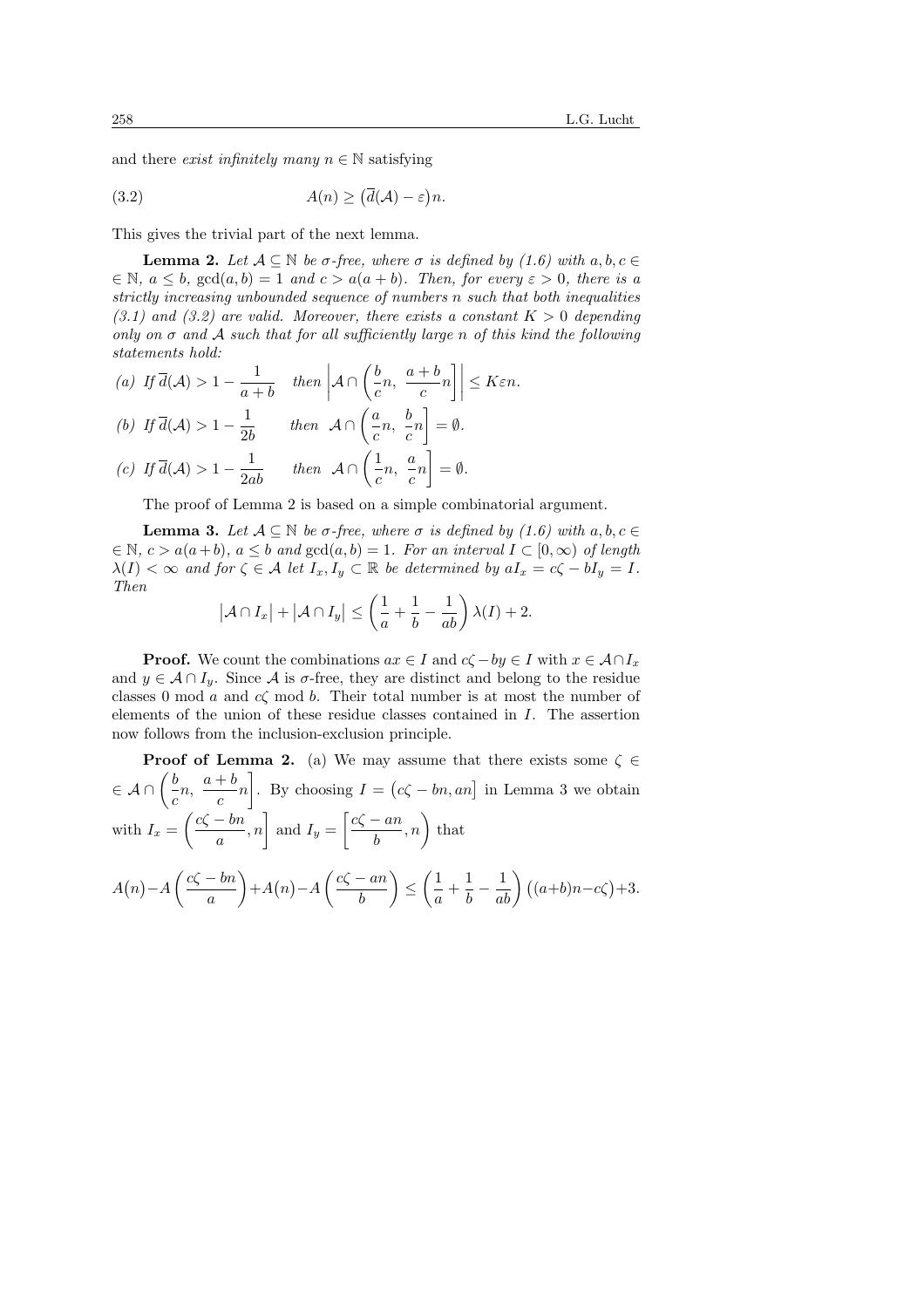By inserting inequalities (3.1) and (3.2) and rearranging we see that

$$
2(\overline{d}(\mathcal{A}) - \varepsilon)n \le
$$
  

$$
\le \left(\frac{1}{a} + \frac{1}{b} - \frac{1}{ab}\right) \left((a+b)n - c\zeta\right) + \left(\overline{d}(\mathcal{A}) + \varepsilon\right) \left(\frac{c\zeta - bn}{a} + \frac{c\zeta - an}{b}\right) + 3n_0
$$

or, equivalently,

$$
\left(\overline{d}(\mathcal{A}) - 1 + \frac{1}{a+b}\right) \frac{a+b}{ab} \left((a+b)n - c\zeta\right) \le
$$
  

$$
\leq \varepsilon \left(\left(2 - \frac{a}{b} - \frac{b}{a}\right)n + \left(\frac{1}{a} + \frac{1}{b}\right)c\zeta\right) + 3n_0.
$$

Since  $c\zeta \leq (a+b)n$ , the right hand side is at most  $4\varepsilon n + 3n_0$ , and we conclude from  $\overline{d}(\mathcal{A}) > 1 - \frac{1}{\sqrt{2}}$  $\frac{1}{a+b}$  that  $(a+b)n - c\zeta \leq K\varepsilon n$ . Consequently

$$
\zeta \ge \frac{a+b}{c}n - K\varepsilon n
$$

for all admissible  $n \geq \frac{n_0}{n}$  $\frac{\partial}{\partial \epsilon}$ , with some constant  $K > 0$  depending only on  $\sigma$  and A. This gives (a) and, in addition, shows that  $\overline{d}(\mathcal{A}) < 1$ .

(b) Suppose to the contrary that there exists some  $\zeta \in \mathcal{A} \cap \left(\frac{a}{c}n, \frac{b}{c}n\right)$ ¤  $A \cap \left(\frac{a}{c}n, \frac{b}{c}n\right]$ . We choose  $I =$  $[0, an]$  in Lemma 3 so that  $I_x =$  $(0, n]$  and  $I_y = \left[\frac{c\zeta - an}{b}, \frac{c\zeta}{b}\right]$ . This gives  $\overline{a}$  $\mathbf{r}$  $\overline{a}$  $\mathbf{r}$  $\overline{a}$ 

$$
A(n) + A\left(\frac{c\zeta}{b}\right) - A\left(\frac{c\zeta - an}{b}\right) \le \left(\frac{1}{a} + \frac{1}{b} - \frac{1}{ab}\right)an + 3.
$$

On using the trivial estimate

$$
A(n) - A\left(\frac{c\zeta}{b}\right) \le n - \frac{c\zeta}{b}
$$

and inserting inequalities (3.1), (3.2) we obtain

(3.3) 
$$
(1 - \overline{d}(\mathcal{A})) \frac{c\zeta - an}{b} \leq -\left(2\overline{d}(\mathcal{A}) - 2 + \frac{1}{b}\right)n + 3\varepsilon n + 3.
$$

It follows from  $1-\frac{1}{2}$  $\frac{1}{2b} < \overline{d}(\mathcal{A}) < 1$  that the right hand side is negative for all sufficiently large admissible n if  $\varepsilon$  is small enough. This gives  $c\zeta < an$ , a contradiction.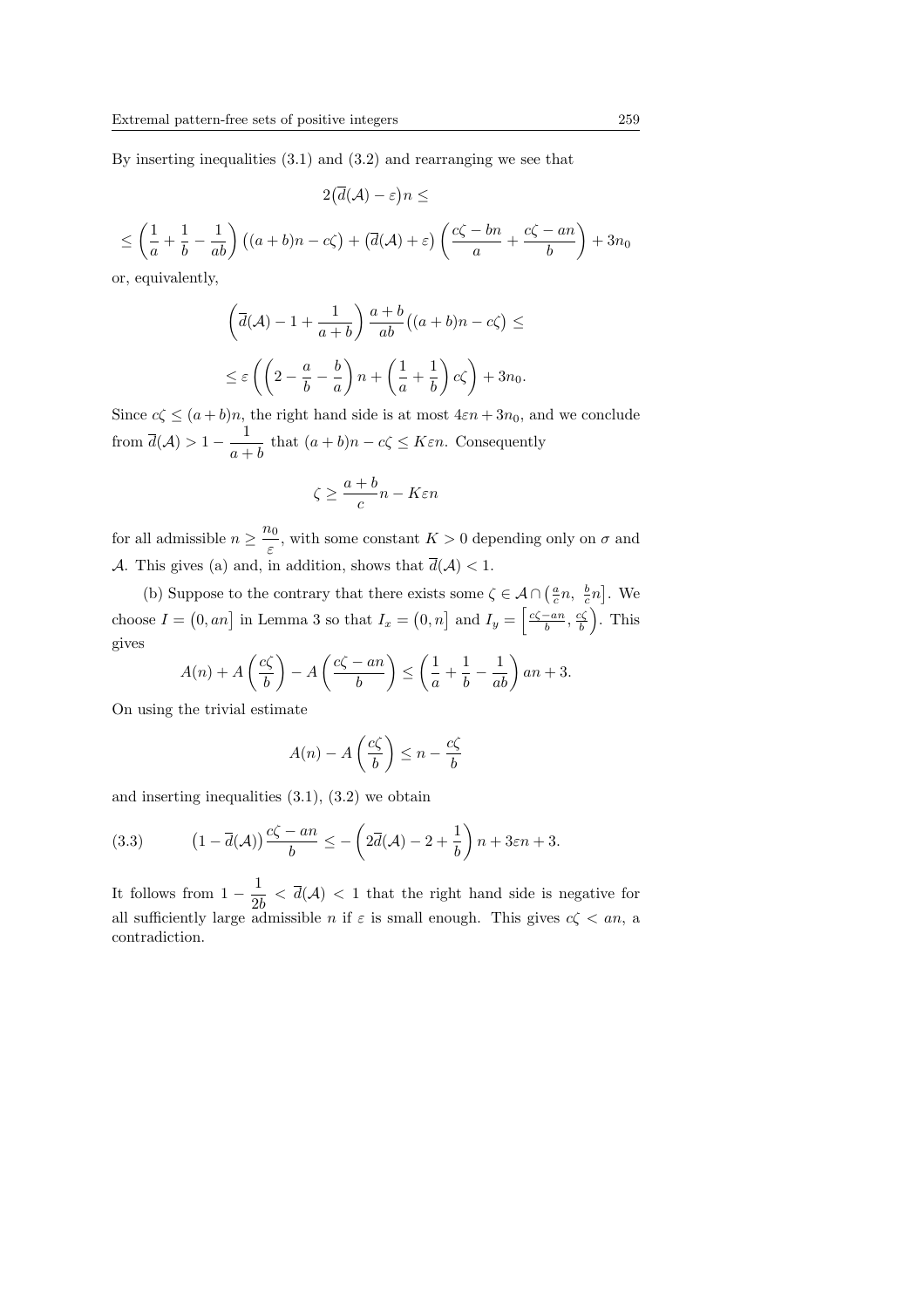(c) Again, suppose to the contrary that there exists some  $\zeta \in A \cap (\frac{1}{c}n, \frac{a}{c}n)$ ¤ exists some  $\zeta \in A \cap \left(\frac{1}{c}n, \frac{a}{c}n\right]$ . For  $I =$  $[0, n]$  Lemma 3 implies  $I_x =$ ¡  $0, \frac{n}{a}$ l<br>T ,  $I_y = \left[ \frac{c\zeta - n}{b}, \frac{c\zeta}{b} \right]$  and

$$
A\left(\frac{c\zeta}{a}\right) - A\left(\frac{c\zeta - n}{a}\right) + A\left(\frac{n}{b}\right) \le \left(\frac{1}{a} + \frac{1}{b} - \frac{1}{ab}\right)n + 3.
$$

The trivial estimates

$$
A(n) - A\left(\frac{c\zeta}{a}\right) \le n - \frac{c\zeta}{a}, \quad A(n) - A\left(\frac{n}{b}\right) \le n - \frac{n}{b}
$$

combined with inequalities (3.1) and (3.2) lead to

$$
2(\overline{d}(\mathcal{A}) - \varepsilon)n \le \left(2 + \frac{1}{a} - \frac{1}{ab}\right)n - \frac{c\zeta}{a} + (\overline{d}(\mathcal{A}) + \varepsilon)\frac{c\zeta - n}{a} + n_0 + 3
$$

or, equivalently,

(3.4) 
$$
(1 - \overline{d}(\mathcal{A})) \frac{c\zeta - n}{a} \leq -\left(2\overline{d}(\mathcal{A}) - 2 + \frac{1}{ab}\right)n + 2\varepsilon n + 3n_0.
$$

It follows from  $\overline{d}(\mathcal{A}) > 1 - \frac{1}{2ab}$  that the right hand side is negative for all sufficiently large admissible  $n^{\infty}$  and  $\varepsilon$  small enough. This gives  $c\zeta < n$ , a contradiction, which completes the proof of Lemma 2.

Corollary 1. Under the assumptions of Lemma 2 the upper asymptotic density bound for  $\sigma$ -free sets  $\mathcal{A} \subseteq \mathbb{N}$  satisfies

(3.5) 
$$
\overline{d}(\sigma) \leq \max\left\{1 - \frac{1}{2ab}, \quad 1 - \frac{a+b-1}{c-1}\right\}.
$$

In particular, the system  $\sigma$  defined according to (1.6) by  $x + y = 3z$  satisfies  $d(\sigma)=1/2.$ 

**Proof.** We may assume that  $\overline{d}(\sigma) > 1 - \frac{1}{2ab}$ . For  $\varepsilon > 0$  sufficiently small, let  $A \subseteq \mathbb{N}$  be a  $\sigma$ -free set satisfying

(3.6) 
$$
\overline{d}(\sigma) \ge \overline{d}(\mathcal{A}) \ge \overline{d}(\sigma) - \varepsilon > 1 - \frac{1}{2ab},
$$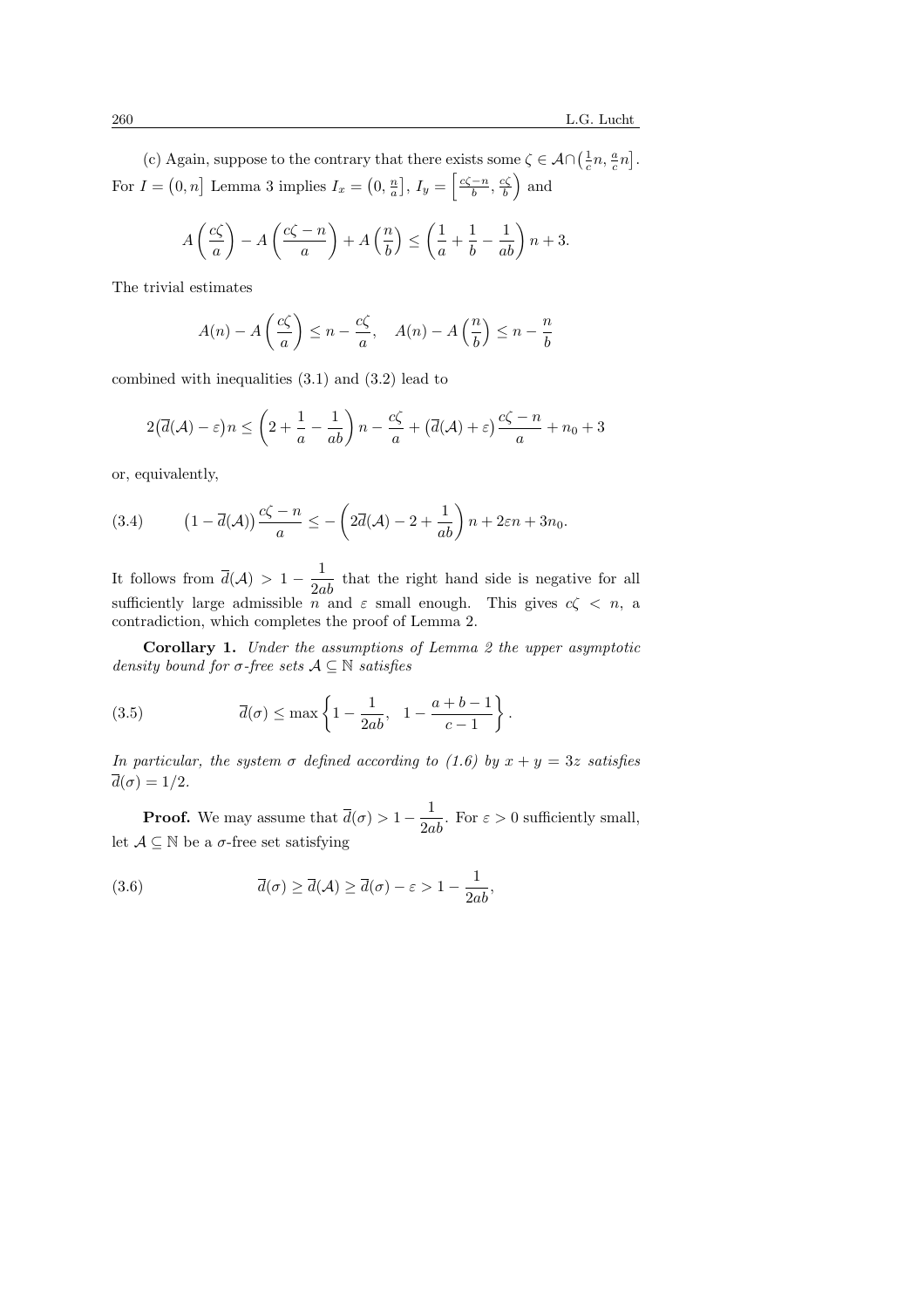and let numbers  $n \in \mathbb{N}$  be chosen sufficiently large such that  $(3.1)$  and  $(3.2)$ are satisfied. Then Lemma 2 yields the estimate

$$
A(n) \le A\left(\frac{n}{c}\right) + 3K\varepsilon n + n - \frac{a+b}{c}n
$$

with some constant  $K = K(\sigma, \mathcal{A}) > 0$ . Combined with (3.1) and (3.2), it follows that

$$
\overline{d}(\sigma) \le \frac{c-a-b}{c-1} + K'\varepsilon
$$

with some constant  $K' = K'(\sigma, \mathcal{A}) > 0$ , which gives (3.5).

Finally, for  $a = b = 1$  and  $c = 3$  inequality (3.5) yields  $\overline{d}(\sigma) \leq 1/2$ , and we already know from the remark closing Section 2 that  $\bar{d}(\sigma) > 1/2$ . Hence  $\overline{d}(\sigma) = 1/2.$ 

### 4. An injective mapping

Lemma 2 asserts that the contribution of the interval  $\left(\frac{n}{c}, \frac{a+b}{c}n\right)$ ¤ to the σ-free set *A* is minor if the quotient  $ρ(A, n) = \frac{A(n)}{n}$  is large enough. We observe that the sets  $\mathcal A$  constructed in the proof of Lemma 1 share this property even that the sets A constructed in<br>in the larger interval  $\left(\frac{a(a+b)}{c^2}\right)$  $\frac{a+b}{c^2}n, \frac{a+b}{c}n\Big|$ . Estimating the contribution of the remaining subinterval  $\left(\frac{a(a+b)}{c^2}\right)$  $\frac{a+b}{c^2}n$ ,  $\frac{n}{c}$  to A requires the following lemma.  $\frac{c}{1}$ 

**Lemma 4.** Let  $A \subseteq \mathbb{N}$  be  $\sigma$ -free, where  $\sigma$  is defined by (1.6) with  $a, b, c \in$  $\in \mathbb{N}, a \leq b, \gcd(a, b) = 1 \ and \ c \geq 2ab(a + b), \ and \ let \ c := c' \gcd(b, c).$  If

$$
\overline{d}(\mathcal{A}) > 1 - \frac{1}{2ab},
$$

then there exists a complete residue system  $\mathcal{E} \subseteq \mathcal{A}$  mod a of numbers distinct  $\mod c'$ .

**Proof.** It suffices to show that every subset  $A_{\rho} = \{m \in \mathcal{A} : m \equiv \rho \mod a\}$ contains at least a numbers  $\eta'_{\rho}$  that are distinct modulo c'. Since  $gcd(a, b) = 1$ and  $c' > a$ , the numbers  $\eta_{\rho}$  appear as an appropriate selection from the numbers  $\eta'_{\rho}$ .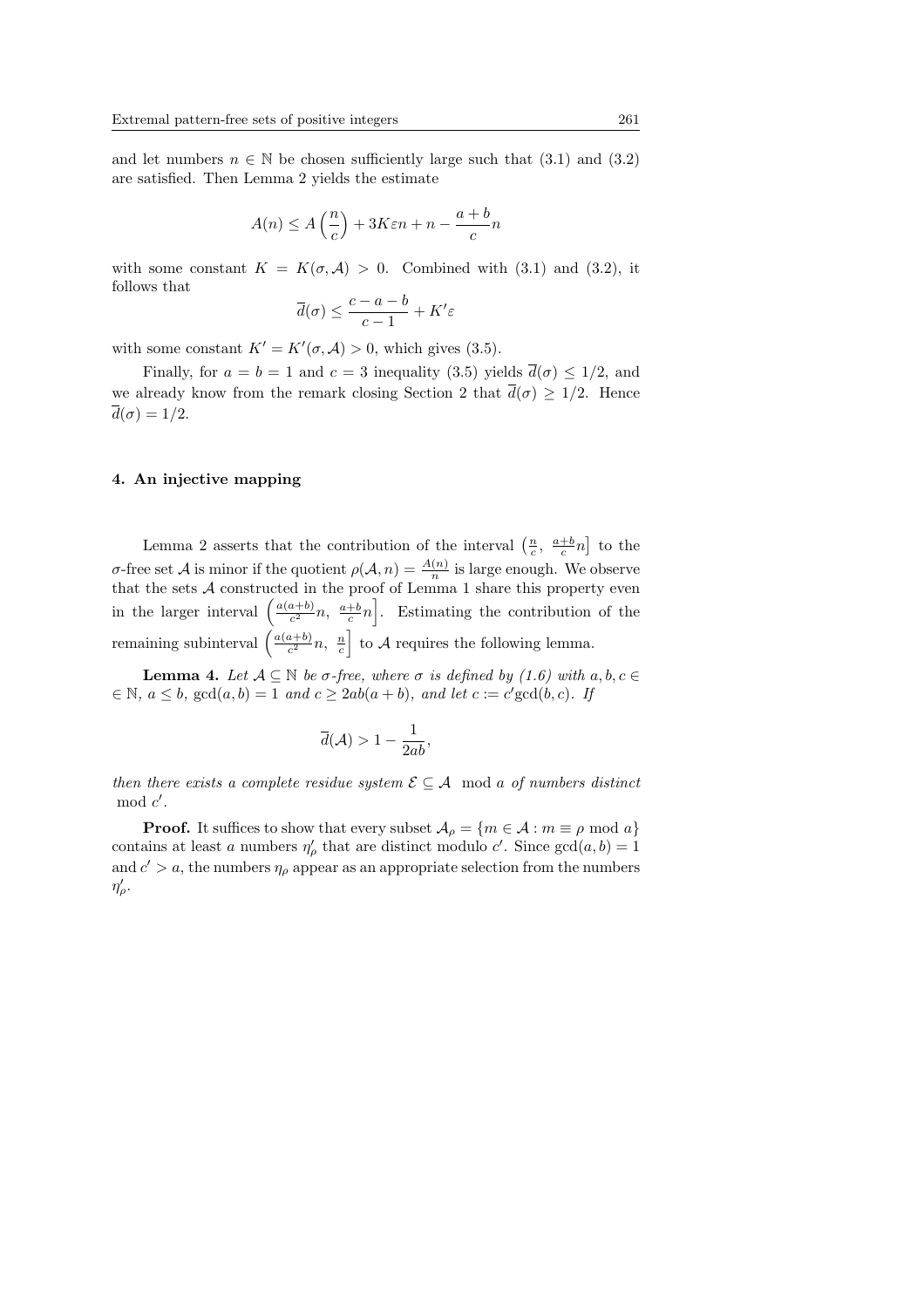Suppose, to the contrary, that one of the sets  $\mathcal{A}_{\rho}$ , say  $\mathcal{A}_{\rho'}$ , contains less than a elements distinct modulo c'. Then the upper asymptotic density  $\alpha_{\rho'} =$  $=\overline{d}(\mathcal{A}_{\rho'})$  satisfies  $\alpha_{\rho'}<\frac{a}{d}$  $\frac{\alpha}{c'}$ . Combined with the estimates

$$
1 - \frac{1}{2ab} < \overline{d}(\mathcal{A}) \le \alpha_0 + \alpha_1 + \dots + \alpha_{a-1} \le \left(1 - \frac{1}{a}\right) + \alpha_{\rho'}
$$

and  $gcd(b, c) \leq b$  it follows that  $c < 2a<sup>2</sup>b$ , which is a contradiction.

In order to complete the proof of Theorem 1 let  $A \subseteq \mathbb{N}$  be a  $\sigma$ -free set satisfying (3.6), with  $\varepsilon > 0$  sufficiently small. Let numbers  $n \in \mathbb{N}$  be chosen sufficiently large according to  $(3.1)$  and  $(3.2)$ . We distinguish two cases concerning the intersection of A with

$$
I_z := \left(\frac{a(a+b)}{c^2}n, \frac{n}{c}\right].
$$

Case 1.  $A \cap I_z = \emptyset$ : Then, by Lemma 2,

(4.1) 
$$
A(n) \le A\left(\frac{a(a+b)}{c^2}n\right) + \left(1 - \frac{a+b}{c}\right)n + K\varepsilon n.
$$

By inserting  $(3.1)$  and  $(3.2)$  we obtain

$$
\overline{d}(\mathcal{A})\left(1 - \frac{a(a+b)}{c^2}\right) \le 1 - \frac{a+b}{c} + K'\varepsilon
$$

with some constant  $K' = K'(\sigma, \mathcal{A}) > 0$ , which leads to

$$
\overline{d}(\sigma) \le \frac{c^2 - c(a+b)}{c^2 - a(a+b)},
$$

as was stated in Theorem 1.

Case 2.  $A \cap I_z \neq \emptyset$ : The idea is to count the combinations  $cz - b\eta$  and  $ax$ in the interval

$$
I := \left(\frac{a(a+b)}{c}n, n\right]
$$

with  $z, x \in A$  for suitably chosen  $\eta \in A$ . Observe that  $z \in A \cap I_z$  for  $cz \in I$ and  $x \in A \cap I_x$  for  $ax \in I$ , where

$$
I_x := \left(\frac{a+b}{c}n, \frac{n}{a}\right].
$$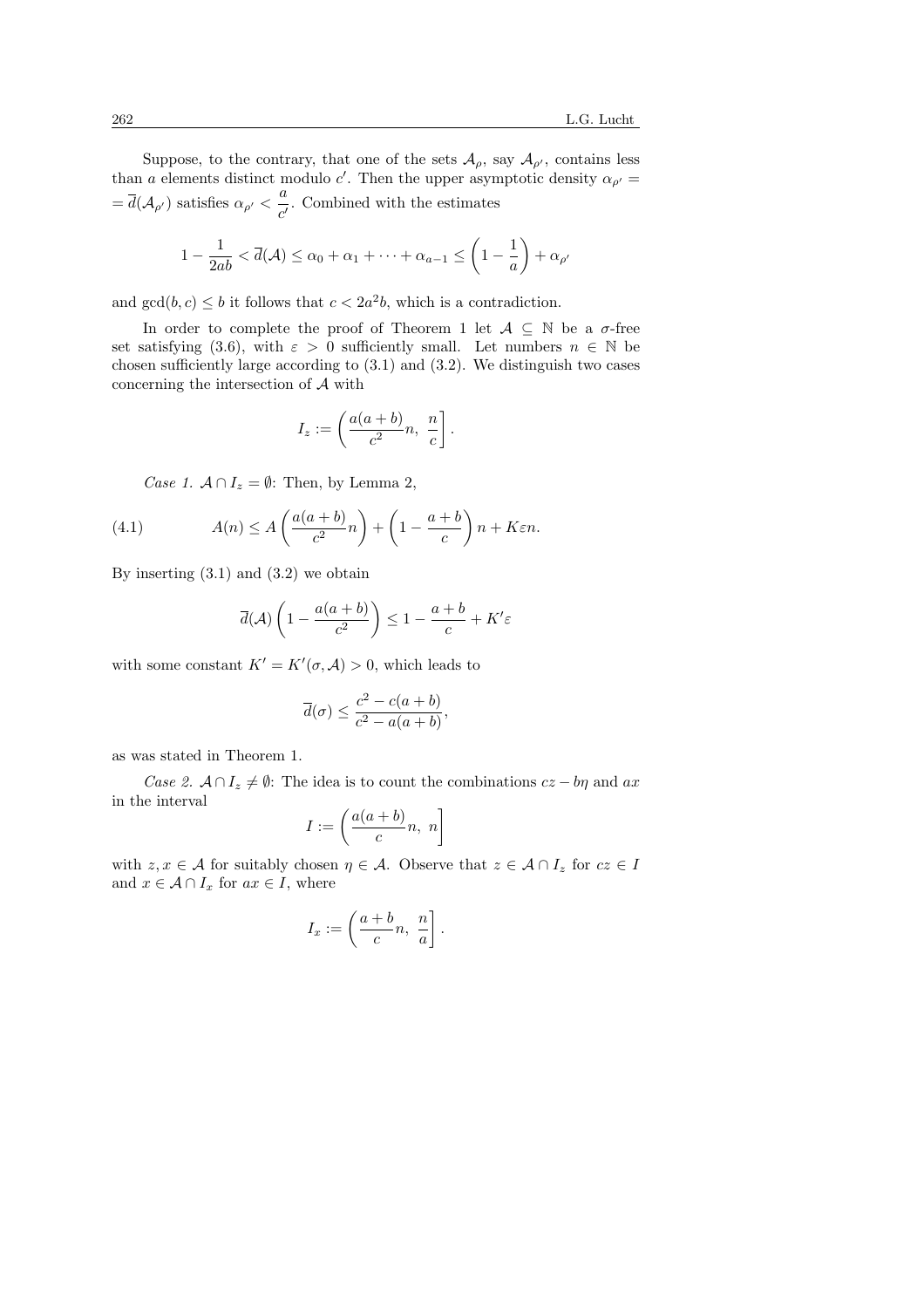Lemma 4 yields the existence of a fixed subset  $\mathcal{E} \subseteq \mathcal{A}$  with the property: For each  $z \in A \cap I_z$  there exists an  $\eta = \eta(z) \in \mathcal{E}$  such that

- (i)  $\varphi(z) := cz bn(z) \equiv 0 \text{ mod } a$ ,
- (ii) the mapping  $\varphi : A \cap I_z \to I \cup (I b\mathcal{E})$  is injective.

Then all numbers  $ax, \varphi(z) = cz - b\eta(z)$  with  $x \in A \cap I_x$ ,  $z \in A \cap I_z$  are distinct, belong to the residue class 0 mod a as well as to  $I \cup (I - b\mathcal{E})$ . It follows that

$$
A\left(\frac{n}{a}\right) - A\left(\frac{a+b}{c}\right) + A\left(\frac{n}{c}\right) - A\left(\frac{a(a+b)}{c^2}n\right) \le \left(\frac{1}{a} - \frac{a+b}{c}\right)n + \max \mathcal{E} + 2.
$$

Observing that

$$
A(n) - A\left(\frac{n}{a}\right) \le n - \frac{n}{a} \quad \text{and} \quad A\left(\frac{a+b}{n}n\right) \le A\left(\frac{n}{c}\right) + K\varepsilon n
$$

we obtain

$$
A(n) \le A\left(\frac{a(a+b)}{c^2}n\right) + \left(1 - \frac{a+b}{c}\right)n + K' \varepsilon n
$$

with some constant  $K' = K'(\sigma, \mathcal{A})$ . This is (4.1) again with K replaced by K', and the proof of Theorem 1 is complete.

### 5. The construction of finite  $\sigma$ -free sets

For the construction of finite  $\sigma$ -free sets  $A \subseteq \{1, ..., n\}$  we follow the strategy of Section 2 and use the same notation. For fixed  $k \in \mathbb{N}$  let numbers  $n_j \in \mathbb{N}$  with  $n_1 = n > n_2 > \ldots > n_k$  be chosen such that the  $\sigma$ -free segments

(5.1) 
$$
\mathcal{S}_j = (qn_j, n_j] \cap \mathbb{N} \qquad (j = 1, \dots, k)
$$

with  $q = \frac{a+b}{a}$  $\frac{1}{c}$  < 1 are pairwise disjoint. Their union

$$
\mathcal{A} = \mathcal{S}_1 \cup \ldots \cup \mathcal{S}_k
$$

is  $\sigma$ -free if, for  $j = 2, \ldots, k$ , the largest element of  $c(S_k \cup \ldots \cup S_j)$  is less than the smallest element of  $a(S_{j-1} \cup ... \cup S_1) + b\mathcal{A}$ . This gives

(5.2) 
$$
n_1 = n
$$
,  $cn_j \le aqn_{j-1} + bqn_k$   $(j = 2, ..., k)$ .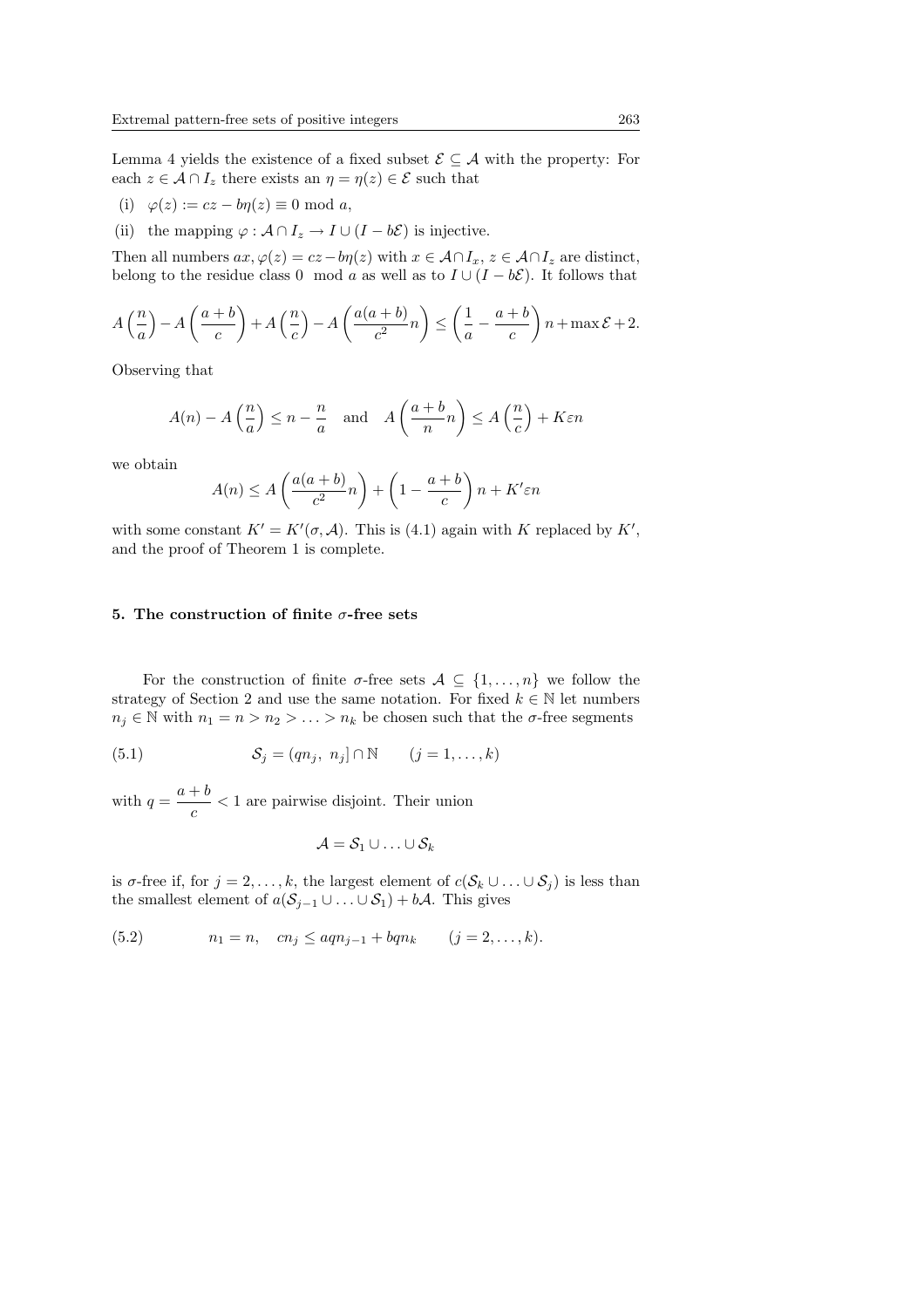From

(5.3) 
$$
|\mathcal{A}| = (1 - q)(n_1 + \dots + n_k) + r \text{ with } |r| \leq k
$$

we see that the largest possible value with respect to our construction occurs if the inequalities (5.2) turn to equations

(5.4) 
$$
n_1 = n, \quad n_j = \alpha n_{j-1} + \beta n_k \quad (j = 2, ..., k),
$$

where  $\alpha := \frac{aq}{a}$  $\frac{aq}{c}$  and  $\beta := \frac{bq}{c}$  $\frac{\gamma}{c}$ . In contrast to Section 2 the resulting recursion may not be simplified by omitting the second term on the right hand side.

By multiplying with  $\alpha^{-j}$  in (5.4), summing over  $j = 2, \ldots, j' \leq k$  and replacing  $j'$  by j we get

$$
n_j = \alpha^{j-1} n + \frac{1 - \alpha^{j-1}}{1 - \alpha} \beta n_k \qquad (j = 1, ..., k).
$$

For  $j = k$  it follows that

$$
n_k = \frac{(1 - \alpha)\alpha^{k-1}}{1 - (\alpha + \beta) + \alpha^{k-1}\beta}n
$$

and therefore

(5.5) 
$$
n_j = \frac{1 - (\alpha + \beta) + \alpha^{k-j}\beta}{1 - (\alpha + \beta) + \alpha^{k-1}\beta} \alpha^{j-1}n \qquad (j = 1, ..., k).
$$

Summation leads to

$$
n_1 + \dots + n_k = \left(\frac{1 - (\alpha + \beta)}{1 - (\alpha + \beta) + \alpha^{k-1}\beta} \frac{1 - \alpha^k}{1 - \alpha} + \frac{k\alpha^{k-1}\beta}{1 - (\alpha + \beta) + \alpha^{k-1}\beta}\right) n
$$

or, equivalently,

$$
n_1 + \dots + n_k = \frac{1 + t_k}{1 - \alpha} n
$$

with

(5.6) 
$$
t_k = \frac{(1-\alpha)((k-1)\beta - \alpha)}{1 - (\alpha + \beta) + \alpha^{k-1}\beta} \alpha^{k-1}.
$$

We insert this into (5.3) to obtain

(5.7) 
$$
|\mathcal{A}| = \frac{1-q}{1-\alpha} (1+t_k) n + r \text{ with } |r| \le k.
$$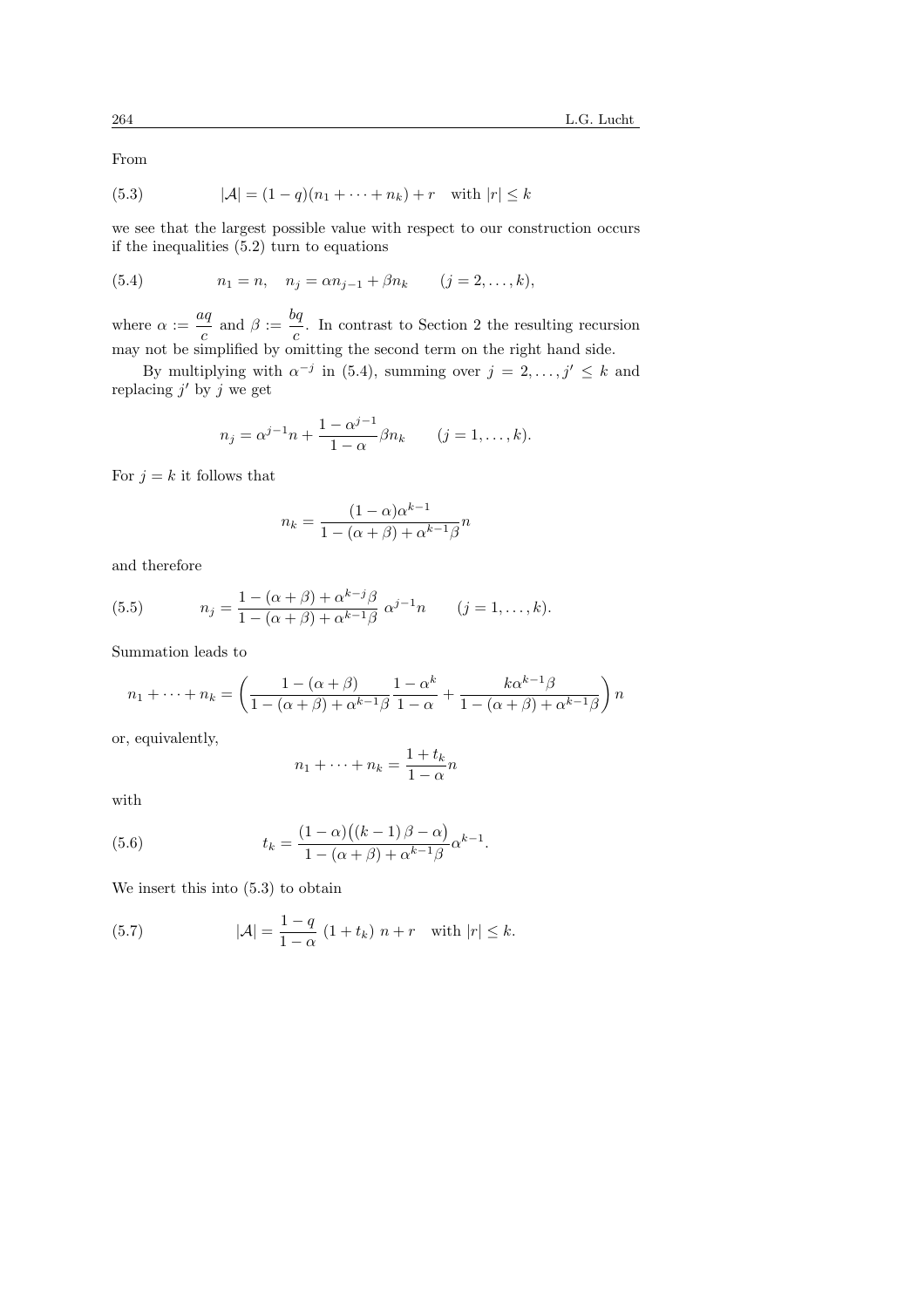In particular, it follows that

(5.8) 
$$
t_1 = -\alpha, \quad t_2 = \frac{\alpha(\beta - \alpha)}{1 - \beta}, \quad t_3 = \frac{\alpha^2(2\beta - \alpha)}{1 - \beta - \alpha\beta}.
$$

Part (a) of the following lemma is already verified.

**Lemma 5.** Let  $\sigma$  be given by (1.6) with  $a, b, c \in \mathbb{N}$ ,  $a \leq b$ ,  $gcd(a, b) = 1$ and  $c > ab(a+b)$ . For  $k \in \mathbb{N}$  fixed and  $n \in \mathbb{N}$  sufficiently large, let the numbers  $n_1, \ldots, n_k \geq 1$  and the segments  $S_1, \ldots, S_k$  be defined according to (5.1) and  $(5.5)$ , where  $q = \frac{a+b}{a}$  $\frac{+b}{c}, \alpha = \frac{aq}{c}$  $\frac{uq}{c}, \ \beta = \frac{bq}{c}$  $\frac{\sigma_1}{c}$ . Then the following assertions hold:

(a) The set  $A = S_1 \cup ... \cup S_k \subseteq \{1, ..., n\}$  is  $\sigma$ -free with

$$
|\mathcal{A}| = \frac{1-q}{1-\alpha}(1+t_k)n + r \qquad (|r| \le k)
$$

elements, where  $t_k$  is given by (5.6).

(b) If  $a = b$  then the maximal number |A| of elements is taken for  $k = 3$ , in which case  $\mathcal{A} = \mathcal{S}_1 \cup \mathcal{S}_2 \cup \mathcal{S}_3$  with  $n_1 = n$ ,  $n_2 = \frac{(1-\beta)\alpha}{1-\beta-\alpha\beta}n$ ,  $n_3 = \frac{\alpha^2}{1-\beta-\alpha\beta}n$ and

$$
|\mathcal{A}| = (1 - q) \frac{1 - \alpha^2}{1 - \alpha - \alpha^2} n + r \qquad (|r| \le 3).
$$

(c) If  $a < b$  then the maximal number |A| of elements is taken for  $k = 2$ , in which case  $\mathcal{A} = \mathcal{S}_1 \cup \mathcal{S}_2$  with  $n_1 = n$ ,  $n_2 = \frac{\alpha}{1-\beta}n$  and

$$
|\mathcal{A}| = (1-q)\frac{1-\beta+\alpha}{1-\beta}n+r \qquad (|r| \le 2).
$$

**Proof.** For the proof of (b) and (c) it suffices to verify that the sequence of numbers  $t_k$ , from the first positive term on, strictly decreases. From  $(5.8)$ we see that this is the term  $t_3$  for  $a = b$  and the term  $t_2$  for  $a < b$ . With  $k^* = 3$ or  $k^* = 2$  we thus estimate for  $k \geq k^*$ :

$$
\frac{t_k}{t_{k+1}} = \frac{1}{\alpha} \frac{(k-1)\beta - \alpha}{k\beta - \alpha} \frac{1 - (\alpha + \beta) + \alpha^k \beta}{1 - (\alpha + \beta) + \alpha^{k-1} \beta} > \n> \frac{1}{\alpha} \frac{(k^* - 1)\beta - \alpha}{k^* \beta - \alpha} \frac{1 - (\alpha + \beta)}{(1 - \alpha)(1 - \beta)} \ge \n\geq \frac{(k^* - 1)\beta - \alpha}{k^* \beta - \alpha} \frac{1 - (\alpha + \beta)}{\alpha}.
$$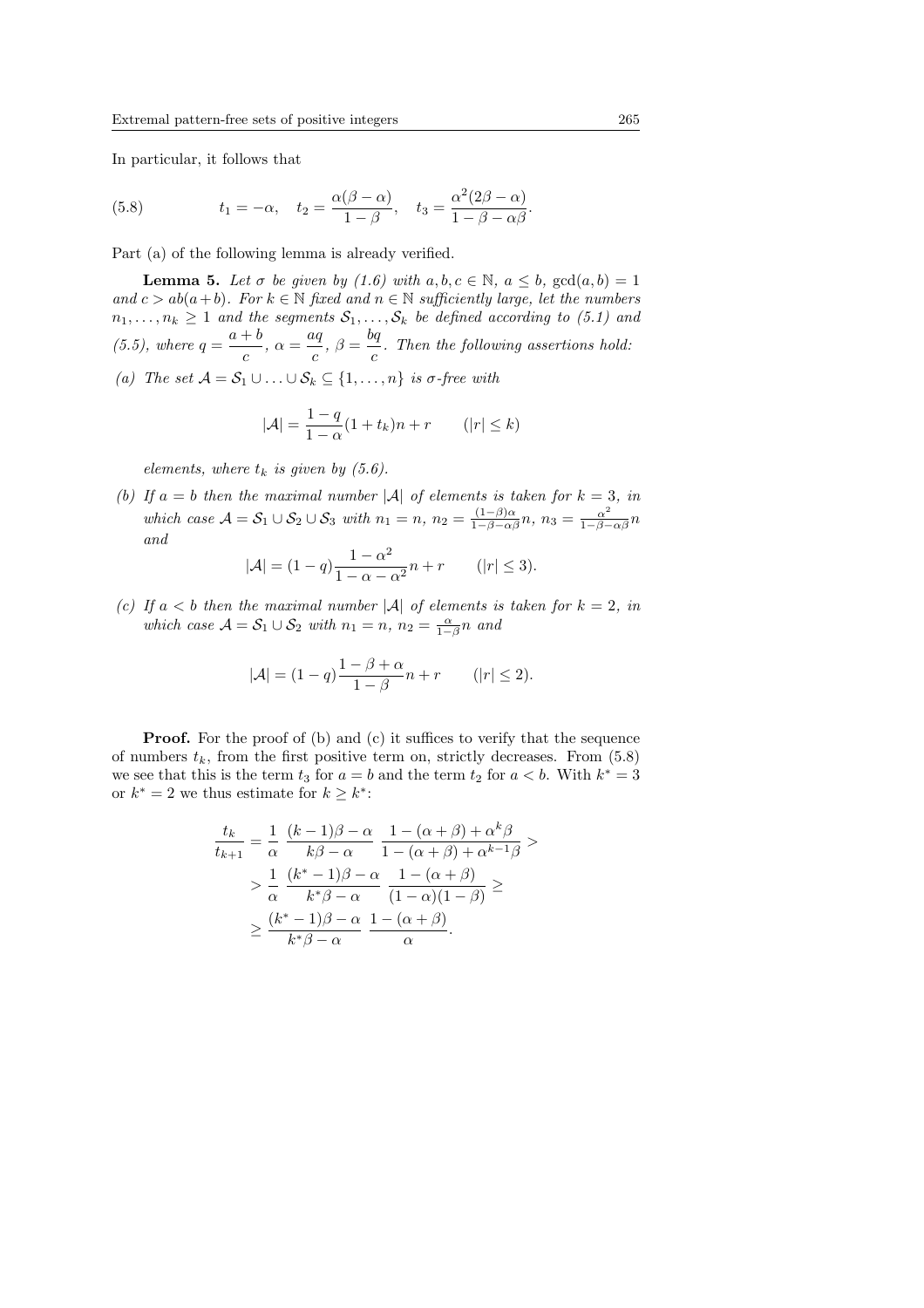Since

$$
\frac{(k^*-1)\beta-\alpha}{k^*\beta-\alpha} = \frac{(k^*-1)b-a}{k^*b-a} \ge \frac{1}{2b},
$$

we obtain for  $c \ge ab(a+b)+1$  that

$$
\frac{t_k}{t_{k+1}} \ge \frac{1 - (\alpha + \beta)}{2b\alpha} = \frac{c^2 - (a+b)^2}{2ab(a+b)} > 1.
$$

Finally insertion of the value of  $t_{k^*}$  for  $k^* = 3$  and  $k^* = 2$  into (5.7) yields the asserted formulas for  $|\mathcal{A}|$  and at the same time proves Theorem 2.

The description of the fine structure of extremal finite  $\sigma$ -free sets seems to be more complicated than in the infinite case. Baltz and Schoen [1] consider the special case  $a = b = 1$  and explicitly construct an injective mapping from any  $\sigma$ -free set  $\mathcal{A} \subseteq \{1, \ldots, n\}$  into a  $\sigma$ -free union  $\mathcal{A}'$  of segments  $\mathcal{S}_i$  of the type  $(5.1)$  so that  $|\mathcal{A}| \leq |\mathcal{A}'|$ . Further they use a result of Chung and Goldwasser [2] which originally states that the maximum measure of a union of intervals  $M \subseteq (0, 1]$  containing no real solution to  $x + y = cz$  is attained for the union M of three specific subintervals of  $(0, 1)$  (compare our Lemma 5 (b)). In the general case of systems  $\sigma$  defined by an equation  $ax + by = cz$  with  $a, b, c \in \mathbb{N}$ ,  $a < b$ , and c sufficiently large, we conjecture the optimality of the lower bound for  $\overline{D}(\sigma)$  in Theorem 2.

We remark that in this case the method of Section 3 can be used to show that extremal finite  $\sigma$ -free sets necessarily have large gaps, too. Let  $\varepsilon > 0$ . Due to the definition of  $D(\sigma)$  there exists a number  $n_0 = n_0(\varepsilon, \sigma)$  such that for all  $n \geq n_0$  and all  $\sigma$ -free sets  $\mathcal{A} \subseteq \{1, \ldots, n\}$ 

(5.9) 
$$
\rho(\mathcal{A}, n) \leq \overline{D}(\sigma) + \varepsilon,
$$

and there exist infinitely many  $n \in \mathbb{N}$  and  $\sigma$ -free sets  $\mathcal{A} \subseteq \{1, \ldots, n\}$  satisfying

(5.10) 
$$
\rho(\mathcal{A}, n) \ge \overline{D}(\sigma) - \varepsilon.
$$

Now the proof of the following lemma follows precisely that of Lemma 2 with  $D(\sigma)$  instead of  $d(\mathcal{A})$ .

**Lemma 6.** Let  $\sigma$  be given by (1.6) with  $a, b, c \in \mathbb{N}$ ,  $a \leq b$ ,  $gcd(a, b) = 1$ and  $c > a(a + b)$ . Then, for every  $\varepsilon > 0$ , there are infinitely many numbers  $n \in \mathbb{N}$  and  $\sigma$ -free sets  $A \subseteq \{1, \ldots, n\}$  such that both inequalities (5.9) and  $(5.10)$  are valid. Moreover, there exists a constant  $K > 0$  depending only on σ such that for all numbers n and σ-free sets A ⊆ {1, . . . , n} of this kind the following statements hold: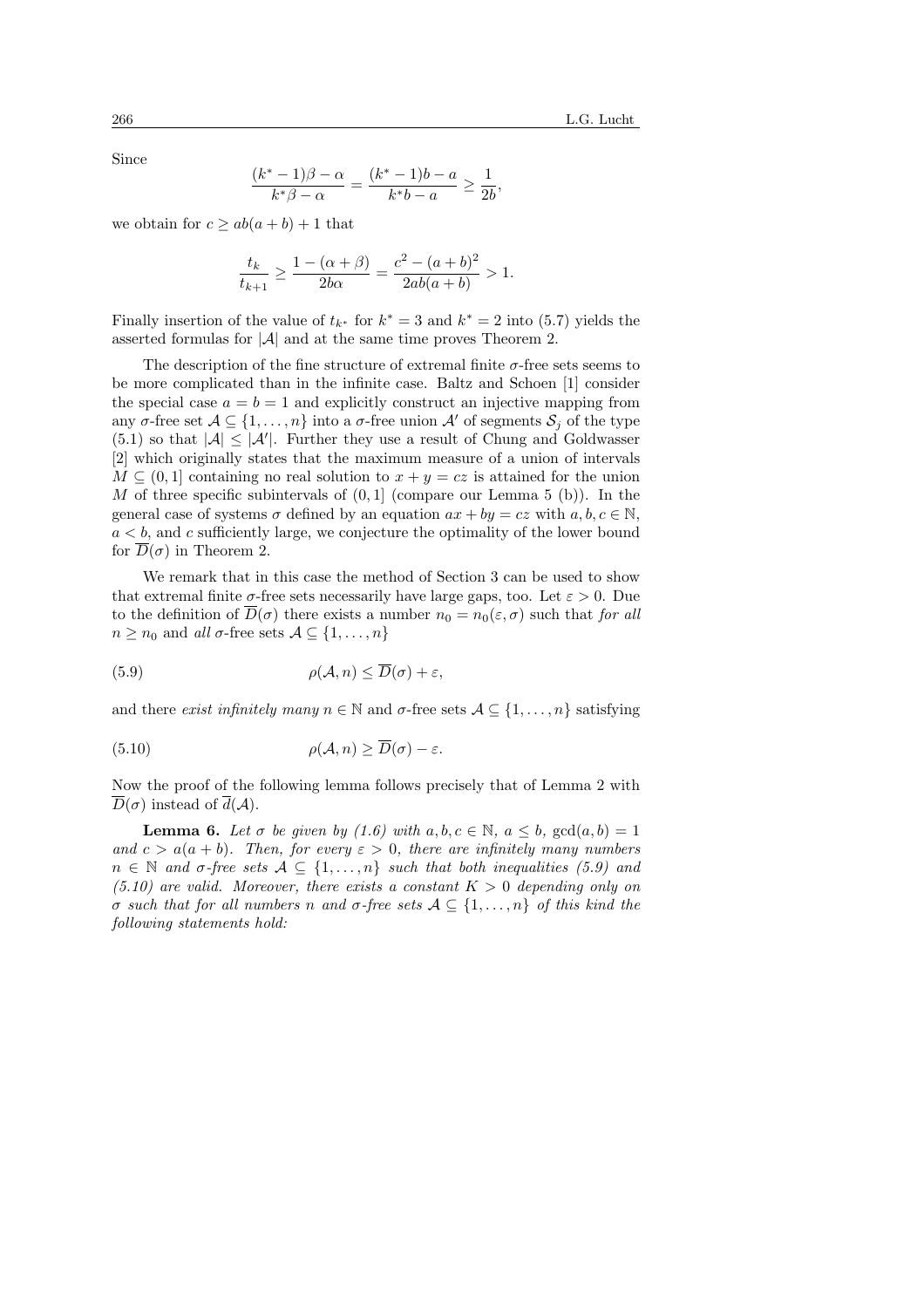(a) If  $\overline{D}(\sigma) > 1 - \frac{1}{\sigma}$  $\frac{1}{a+b}$  then  $\left| A \cap \left( \frac{b}{c} \right) \right|$  $\frac{b}{c}n, \frac{a+b}{c}$  $\frac{1}{c}$ n  $\left|\right| \leq K \varepsilon n.$ (b) If  $\overline{D}(\sigma) > 1 - \frac{1}{2!}$  $rac{1}{2b}$  then  $A \cap \left(\frac{a}{c}\right)$  $\frac{a}{c}n,~\frac{b}{c}$  $\frac{5}{c}n$ ັ<br>¬  $=\emptyset$ . (c) If  $\overline{D}(\sigma) > 1 - \frac{1}{2ab}$  then  $\mathcal{A} \cap \left(\frac{1}{c}\right)$  $\frac{1}{c}n, \frac{a}{c}$  $\frac{a}{c}n$ بر<br>- $=\emptyset$ .

A recursive application of Lemma 6 would suffice to obtain equality in Theorem 2, at least for  $a = 1$ , if the open problem whether  $\overline{D}(\sigma) = D(\sigma)$  could be decided positively.

#### References

- [1] Baltz A. and Schoen T., The structure of maximum subsets of  $\{1, \ldots, n\}$  with no solutions to  $a + b = kc$ , preprint, 2001.
- [2] Chung R.K. and Goldwasser J.L., Integer sets containing no solutions to  $x + y = 3z$ , The mathematics of Paul Erdős, eds. R.L. Graham and J. Nešetřil, Springer, 1997, 218-227.
- [3] Klotz W., Generalization of some theorems on sets of multiples and primitive sequences,  $Acta \, Arith.,$  32 (1977), 15-26.
- [4] Lucht L.G., Dichteschranken für die Lösbarkeit gewisser linearer Gleichungen, J. Reine Angew. Math., 285 (1976), 209-217.
- [5] **Ostmann H.,** Additive Zahlentheorie I., Springer, Heidelberg, 1956.
- [6] **Ruzsa I.Z.**, Solving a linear equation in a set of integers I., Acta Arith., 65 (1993), 259-282.
- [7] **Ruzsa I.Z.**, Solving a linear equation in a set of integers II.,  $Acta$  Arith., 72 (1995), 385-397.
- [8] Schoen T., On sets of natural numbers without solution to a noninvariant linear equation, Acta Arith., 93 (2000), 149-155.
- [9] **Szemerédi E.**, On sets of integers containing no four elements in arithmetic progression, Acta Arith., 20 (1969), 89-104.
- [10] Szemerédi E., On sets of integers containing no k elements in arithmetic progression, Acta Arith., 27 (1975), 199-245.